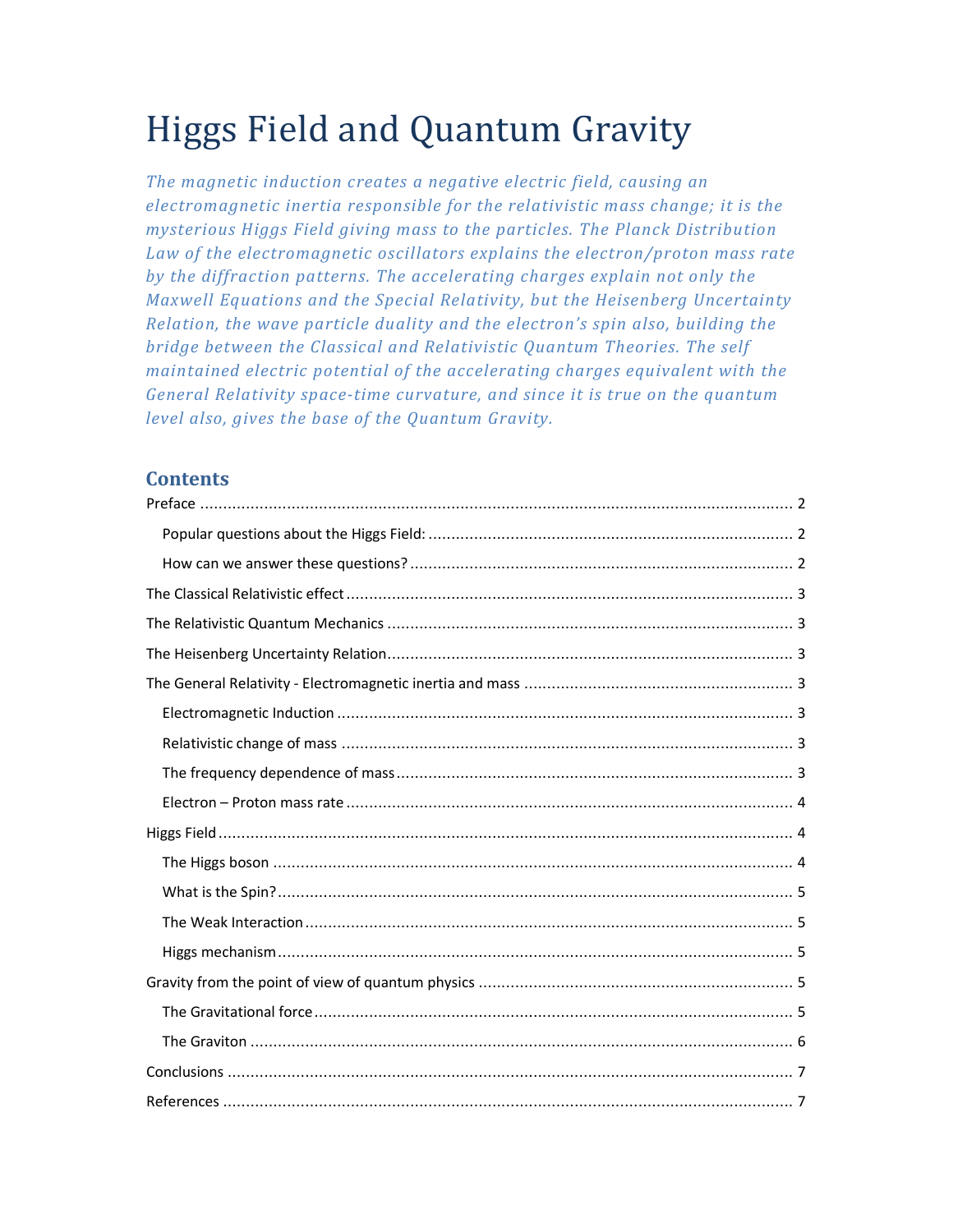## **Preface**

## **Popular questions about the Higgs Field:**

1.) If the Higgs field is responsible for imbuing particles with mass, and mass is responsible for gravity, is it possible that the Higgs field will provide the missing link between general relativity and quantum mechanics i.e. could the Higgs field be the basis of a quantum theory of gravity?

2.) Can the theoretical Higgs Field be used as the "cause" of relativistic momentum or relativistic kinetic energy of a moving body?

3.) Does Einstein's General Relativity need to be adjusted for the Higgs field?

4.) Since the Higgs field gives most particles mass, and permeates all space, then GR needs the Higgs field to be a theory of space?

5.) So where GR is highly curved, the Higgs field is also curved? And does a highly curved Higgs field affect the way particles acquire mass? For that matter, a curved space-time would also curve electromagnetic field?

#### **How can we answer these questions?**

There is an explanation of the magnetic effect caused by the electric current from the observed effects of the accelerating electrons, causing naturally the experienced changes of the electric field potential along the electric wire. The charge distribution is lowering in the reference frame of the accelerating charges linearly: ds/dt = at (time coordinate), but in the reference frame of the current it is parabolic:  $s = a/2 t^2$  (geometric coordinate). The accelerating electrons explain not only the Maxwell Equations and the Special Relativity, but the Heisenberg Uncertainty Relation, the wave particle duality and the electron's spin also, building the bridge between the Classical and Quantum Theories. [1]

One origin of the Quantum Physics is the Planck Distribution Law of the electromagnetic oscillators, giving equal intensity for 2 different wavelengths on any temperature. Any of these two wavelengths will give equal intensity diffraction patterns, building different asymmetric constructions, for example proton - electron structures (atoms), molecules, etc. Since the particles are centers of diffraction patterns they also have particle – wave duality as the electromagnetic waves have. The Electroweak Interaction shows that the Weak Interaction is basically electromagnetic in nature. The arrow of time shows the entropy grows by changing the temperature dependent diffraction patterns of the electromagnetic oscillators. [2]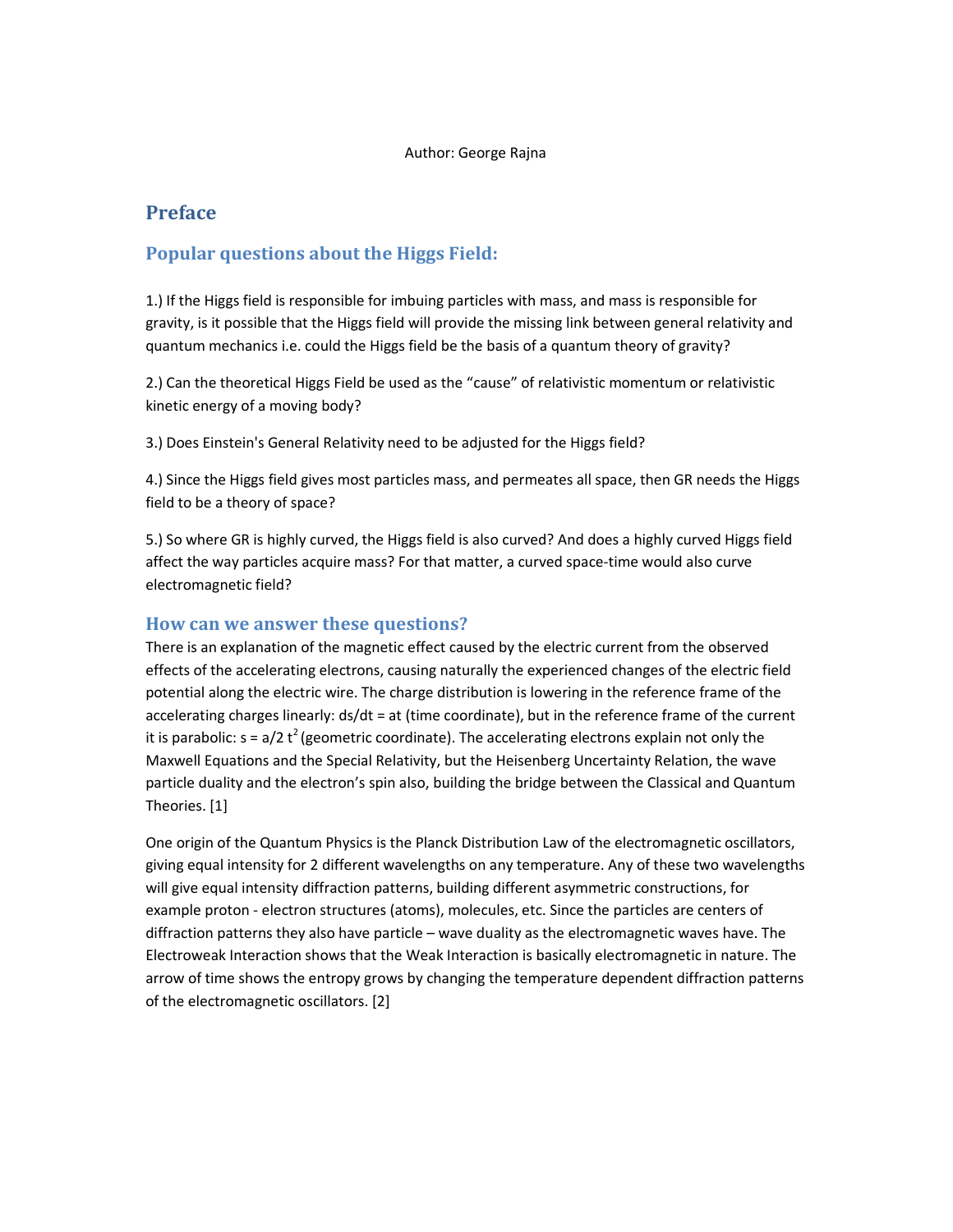# **The Classical Relativistic effect**

The moving charges are self maintain the electromagnetic field locally, causing their movement and this is the result of their acceleration under the force of this field.

In the classical physics the charges will distributed along the electric current so that the electric potential lowering along the current, by linearly increasing the way they take every next time period because this accelerated motion. [1]

# **The Relativistic Quantum Mechanics**

The same thing happens on the atomic scale giving a dp impulse difference and a dx way difference between the different part of the not point like particles.

Commonly accepted idea that the relativistic effect on the particle physics it is the fermions' spin another unresolved problem in the classical concepts. If the electric charges can move only with accelerated motions in the self maintaining electromagnetic field, once upon a time they would reach the velocity of the electromagnetic field. The resolution of this problem is the spinning particle, constantly accelerating and not reaching the velocity of light because the acceleration is radial.

# **The Heisenberg Uncertainty Relation**

I think that we have a simple bridge between the classical and quantum mechanics by understanding the Heisenberg Uncertainty Relations. It makes clear that the particles are not point like but have a dx and dp uncertainty.

# **The General Relativity - Electromagnetic inertia and mass**

## **Electromagnetic Induction**

Since the magnetic induction creates a negative electric field as a result of the changing acceleration, it works as an electromagnetic inertia, causing an electromagnetic mass. [1]

## **Relativistic change of mass**

The increasing mass of the electric charges the result of the increasing inductive electric force acting against the accelerating force. The decreasing mass of the decreasing acceleration is the result of the inductive electric force acting against the decreasing force. This is the relativistic mass change explanation, especially importantly explaining the mass reduction in case of velocity decrease.

## **The frequency dependence of mass**

Since  $E = h\nu$  and  $E = mc^2$ ,  $m = h\nu$  / $c^2$  that is the *m* depends only on the *v* frequency. It means that the mass of the proton and electron are electromagnetic and the result of the electromagnetic induction, caused by the changing acceleration of the spinning and moving charge! It could be that the *m<sup>o</sup>* inertial mass is the result of the spin, since this is the only accelerating motion of the electric charge. Since the accelerating motion has different frequency for the electron in the atom and the proton, they masses are different, also as the wavelengths on both sides of the diffraction pattern, giving equal intensity of radiation. [2]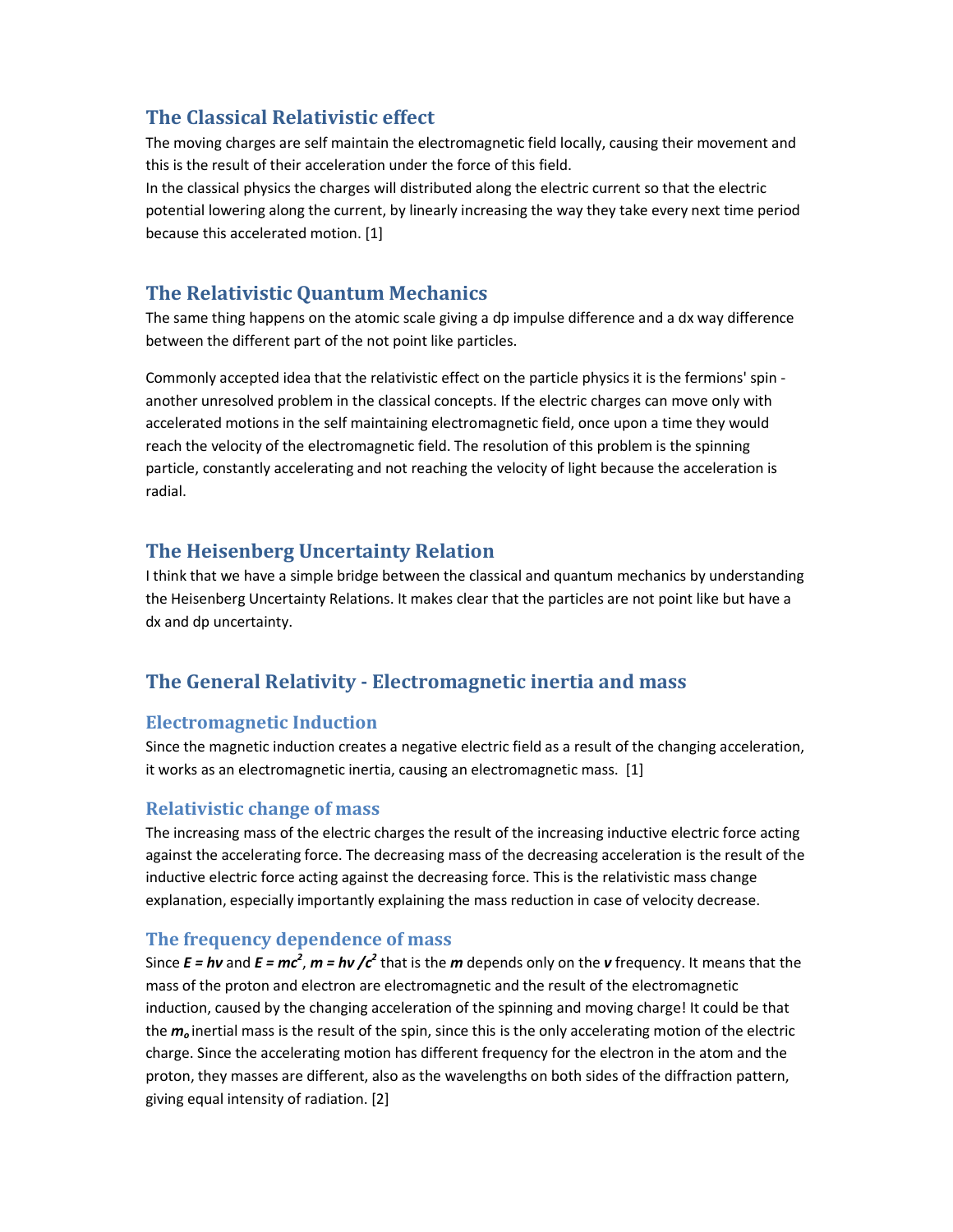#### **Electron – Proton mass rate**

There is an asymmetry between the mass of the electric charges, for example proton and electron, can understood by the asymmetrical Planck Distribution Law. This temperature dependent energy distribution is asymmetric around the maximum intensity, where the annihilation of matter and antimatter is a high probability event. In the maximum intensity no diffraction patterns with equal intensity that is no fermions only bosons. The asymmetric sides are creating different frequencies of electromagnetic radiations being in the same intensity level and compensating each other. One of these compensating ratios is the electron – proton mass ratio. The lower energy side has no compensating intensity level, it is the dark energy and the corresponding matter is the dark matter. The Planck distribution law explains the different frequencies of the proton and electron, giving equal intensity to different lambda wavelengths! Also since the particles are diffraction patterns they have some closeness to each other – can be seen as a gravitational force. [2]

## **Higgs Field**

The Higgs mechanism is a result of something called a field that extends throughout space, even where no particles are present. This notion is probably most familiar to you from a magnetic field. You feel a force between a magnet and your refrigerator even when "nothing" is there. A field can fill "empty" space. The Higgs field extends throughout space. Elementary particles acquire their masses by interacting with this field. It is kind of like space is charged and particles get mass through their interactions with this charge.

The Higgs boson is not directly responsible for mass. The Higgs field is. The boson is a particle that tells us our understanding of this mechanism is correct. It also is a big clue as to where that field came from in the first place. Its discovery tells us that what we expected to be true was indeed correct, and it gives us clues as to what else might underlie the Standard Model. [4]

#### **The Higgs boson**

By March 2013, the particle had been proven to behave, interact and decay in many of the expected ways predicted by the Standard Model, and was also tentatively confirmed to have + parity and zero spin, two fundamental criteria of a Higgs boson, making it also the first known scalar particle to be discovered in nature, although a number of other properties were not fully proven and some partial results do not yet precisely match those expected; in some cases data is also still awaited or being analyzed.

In my opinion, the best explanation of the Higgs mechanism for a lay audience is the one invented by David Miller. You can find it here: http://www.strings.ph.qmul.ac.uk/~jmc/epp/higgs3.html . The field must come first. The boson is an excitation of the field. So no field, no excitation. On the other hand in quantum field theory it is difficult to separate the field and the excitations. The Higgs field is what gives particles their mass.

There is a video that gives an idea as to the Higgs field and the boson. It is here: http://www.youtube.com/watch?v=RIg1Vh7uPyw . Note that this analogy isn't as good as the Miller one, but as is usually the case, if you look at all the analogies you'll get the best understanding of the situation.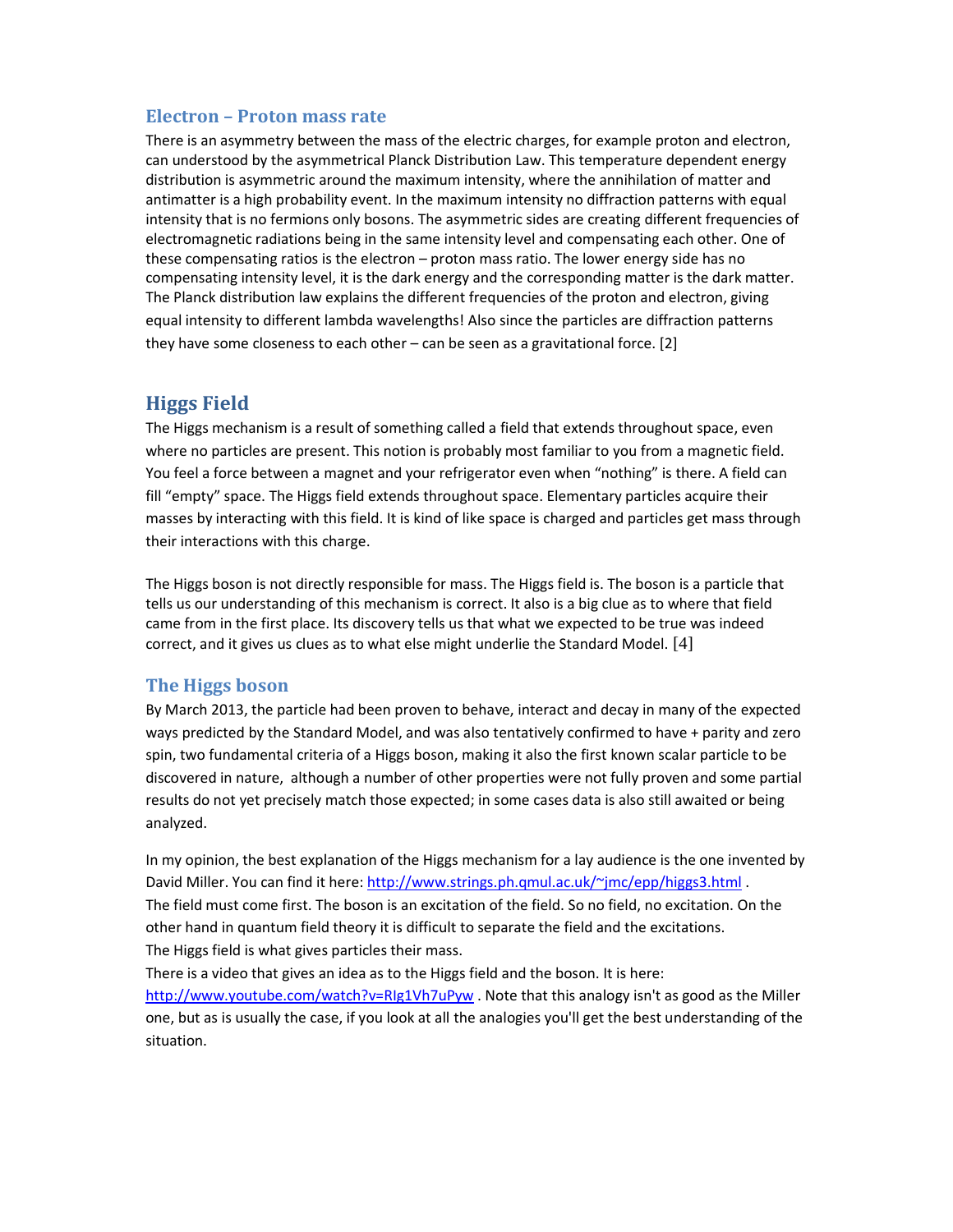## **What is the Spin?**

So we know already that the new particle has spin zero or spin two and we could tell which one if we could detect the polarizations of the photons produced. Unfortunately this is difficult and neither ATLAS nor CMS are able to measure polarizations. The only direct and sure way to confirm that the particle is indeed a scalar is to plot the angular distribution of the photons in the rest frame of the centre of mass. A spin zero particles like the Higgs carries no directional information away from the original collision so the distribution will be even in all directions. This test will be possible when a much larger number of events have been observed. In the mean time we can settle for less certain indirect indicators.

## **The Weak Interaction**

Since the Higgs boson is necessary to the W and Z bosons, the dipole change of the Weak interaction and the change in the magnetic effect caused gravitation must be conducted. The Wien law is also important to explain the Weak interaction, since it describes the  $T<sub>max</sub>$  change and the diffraction patterns change. [2]

#### **Higgs mechanism**

The magnetic induction creates a negative electric field, causing an electromagnetic inertia. Probably it is the mysterious Higgs field giving mass to the charged particles? We can think about the photon as an electron-positron pair, they have mass. The neutral particles are built from negative and positive charges, for example the neutron, decaying to proton and electron. The wave – particle duality makes sure that the particles are oscillating and creating magnetic induction as an inertial mass, explaining also the relativistic mass change. Higher frequency creates stronger magnetic induction, smaller frequency results lesser magnetic induction. It seems to me that the magnetic induction is the secret of the Higgs field.

In particle physics, the Higgs mechanism is a kind of mass generation mechanism, a process that gives mass to elementary particles. According to this theory, particles gain mass by interacting with the Higgs field that permeates all space. More precisely, the Higgs mechanism endows gauge bosons in a gauge theory with mass through absorption of Nambu–Goldstone bosons arising in spontaneous symmetry breaking.

The simplest implementation of the mechanism adds an extra Higgs field to the gauge theory. The spontaneous symmetry breaking of the underlying local symmetry triggers conversion of components of this Higgs field to Goldstone bosons which interact with (at least some of) the other fields in the theory, so as to produce mass terms for (at least some of) the gauge bosons. This mechanism may also leave behind elementary scalar (spin-0) particles, known as Higgs bosons.

In the Standard Model, the phrase "Higgs mechanism" refers specifically to the generation of masses for the W<sup>+</sup>, and Z weak gauge bosons through electroweak symmetry breaking. The Large Hadron Collider at CERN announced results consistent with the Higgs particle on July 4, 2012 but stressed that further testing is needed to confirm the Standard Model.

# **Gravity from the point of view of quantum physics**

## **The Gravitational force**

The gravitational attractive force is basically a magnetic force.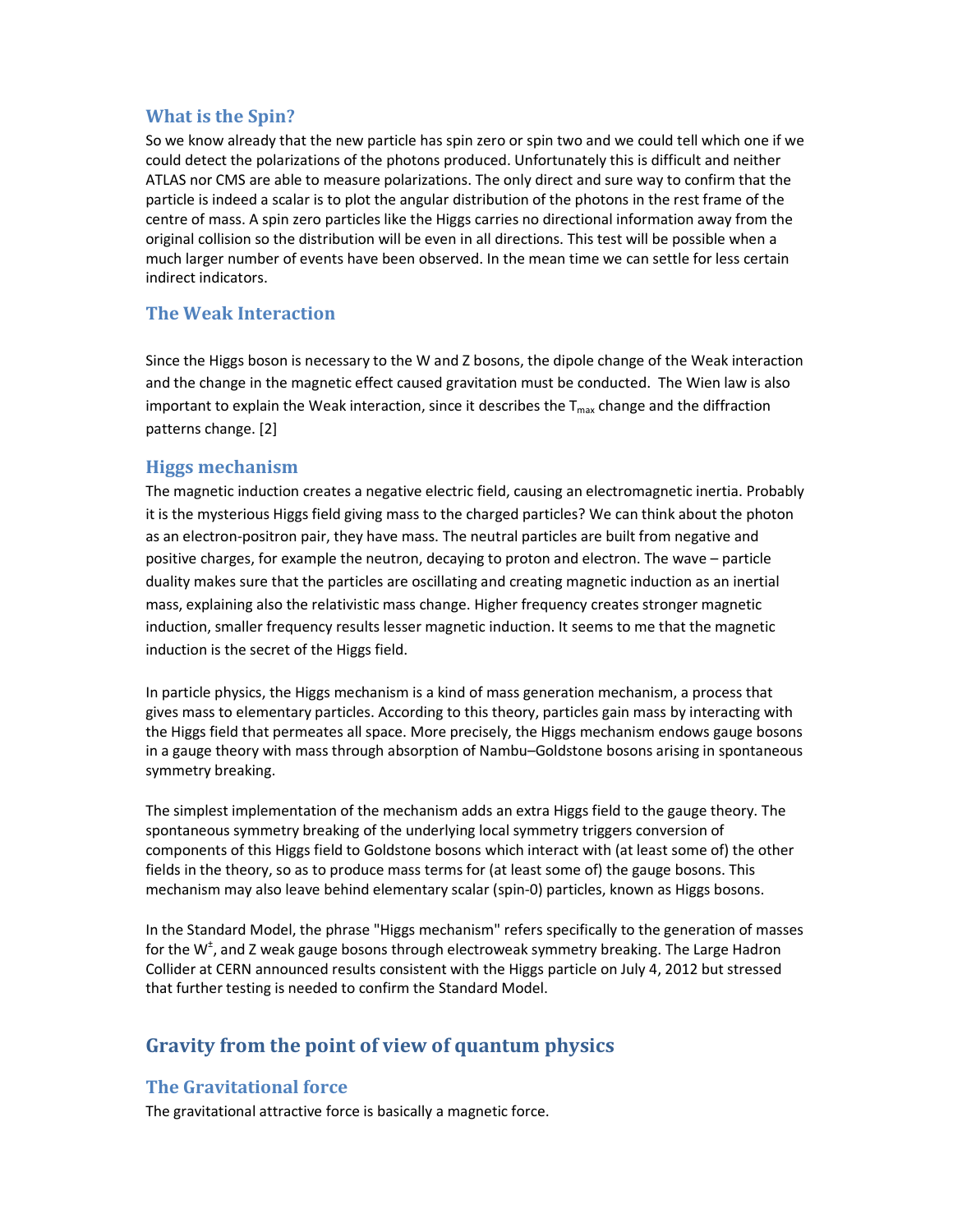The same electric charges can attract one another by the magnetic force if they are moving parallel in the same direction. Since the electrically neutral matter is composed of negative and positive charges they need 2 photons to mediate this attractive force, one per charges. The Bing Bang caused parallel moving of the matter gives this magnetic force, experienced as gravitational force.

Since graviton is a tensor field, it has spin = 2, could be 2 photons with spin = 1 together.

You can think about photons as virtual electron – positron pairs, obtaining the necessary virtual mass for gravity.

The mass as seen before a result of the diffraction, for example the proton – electron mass rate Mp=1840 Me. In order to move one of these diffraction maximum (electron or proton) we need to intervene into the diffraction pattern with a force appropriate to the intensity of this diffraction maximum, means its intensity or mass.

The Big Bang caused acceleration created radial currents of the matter, and since the matter is composed of negative and positive charges, these currents are creating magnetic field and attracting forces between the parallel moving electric currents. This is the gravitational force experienced by the matter, and also the mass is result of the electromagnetic forces between the charged particles. The positive and negative charged currents attracts each other or by the magnetic forces or by the much stronger electrostatic forces!?

The gravitational force attracting the matter, causing concentration of the matter in a small space and leaving much space with low matter concentration: dark matter and energy. There is an asymmetry between the mass of the electric charges, for example proton and electron, can understood by the asymmetrical Planck Distribution Law. This temperature dependent energy distribution is asymmetric around the maximum intensity, where the annihilation of matter and antimatter is a high probability event. The asymmetric sides are creating different frequencies of electromagnetic radiations being in the same intensity level and compensating each other. One of these compensating ratios is the electron – proton mass ratio. The lower energy side has no compensating intensity level, it is the dark energy and the corresponding matter is the dark matter.

#### **The Graviton**

In physics, the graviton is a hypothetical elementary particle that mediates the force of gravitation in the framework of quantum field theory. If it exists, the graviton is expected to be massless (because the gravitational force appears to have unlimited range) and must be a spin-2 boson. The spin follows from the fact that the source of gravitation is the stress-energy tensor, a second-rank tensor (compared to electromagnetism's spin-1 photon, the source of which is the four-current, a first-rank tensor). Additionally, it can be shown that any massless spin-2 field would give rise to a force indistinguishable from gravitation, because a massless spin-2 field must couple to (interact with) the stress-energy tensor in the same way that the gravitational field does. This result suggests that, if a massless spin-2 particle is discovered, it must be the graviton, so that the only experimental verification needed for the graviton may simply be the discovery of a massless spin-2 particle. [3]